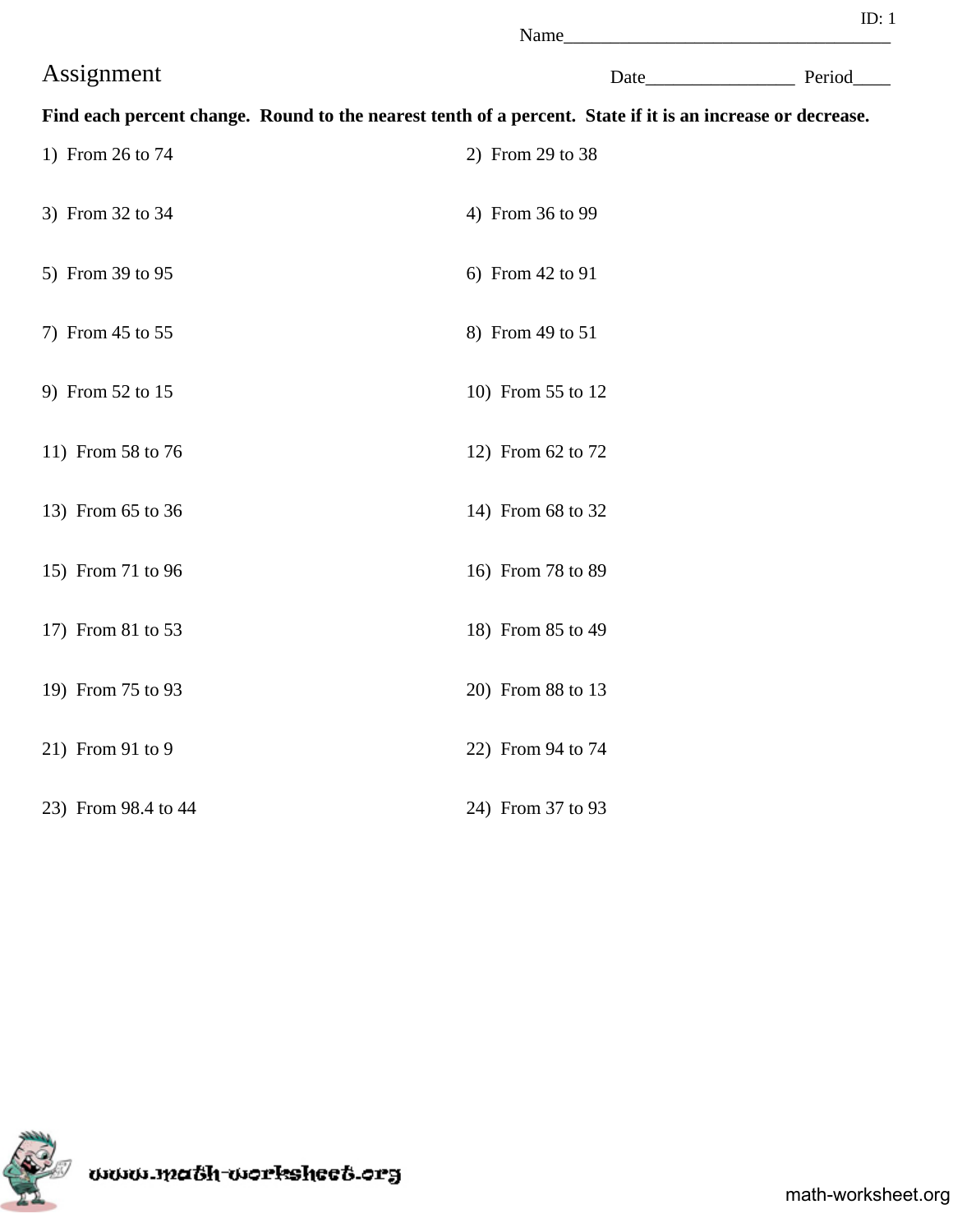# Answers to Assignment (ID: 1)

- 1) 184.6% increase 2) 31% increase 3) 6.3% increase 4) 175% increase
- 5) 143.6% increase 6) 116.7% increase 7) 22.2% increase 8) 4.1% increase
- 
- 13) 44.6% decrease 14) 52.9% decrease 15) 35.2% increase 16) 14.1% increase
- 
- 
- 
- 
- 
- 
- 
- 
- 
- 
- 
- -
- 
- 
- 9) 71.2% decrease 10) 78.2% decrease 11) 31% increase 12) 16.1% increase
	-
- 17) 34.6% decrease 18) 42.4% decrease 19) 24% increase 20) 85.2% decrease
- 21) 90.1% decrease 22) 21.3% decrease 23) 55.3% decrease 24) 151.4% increase

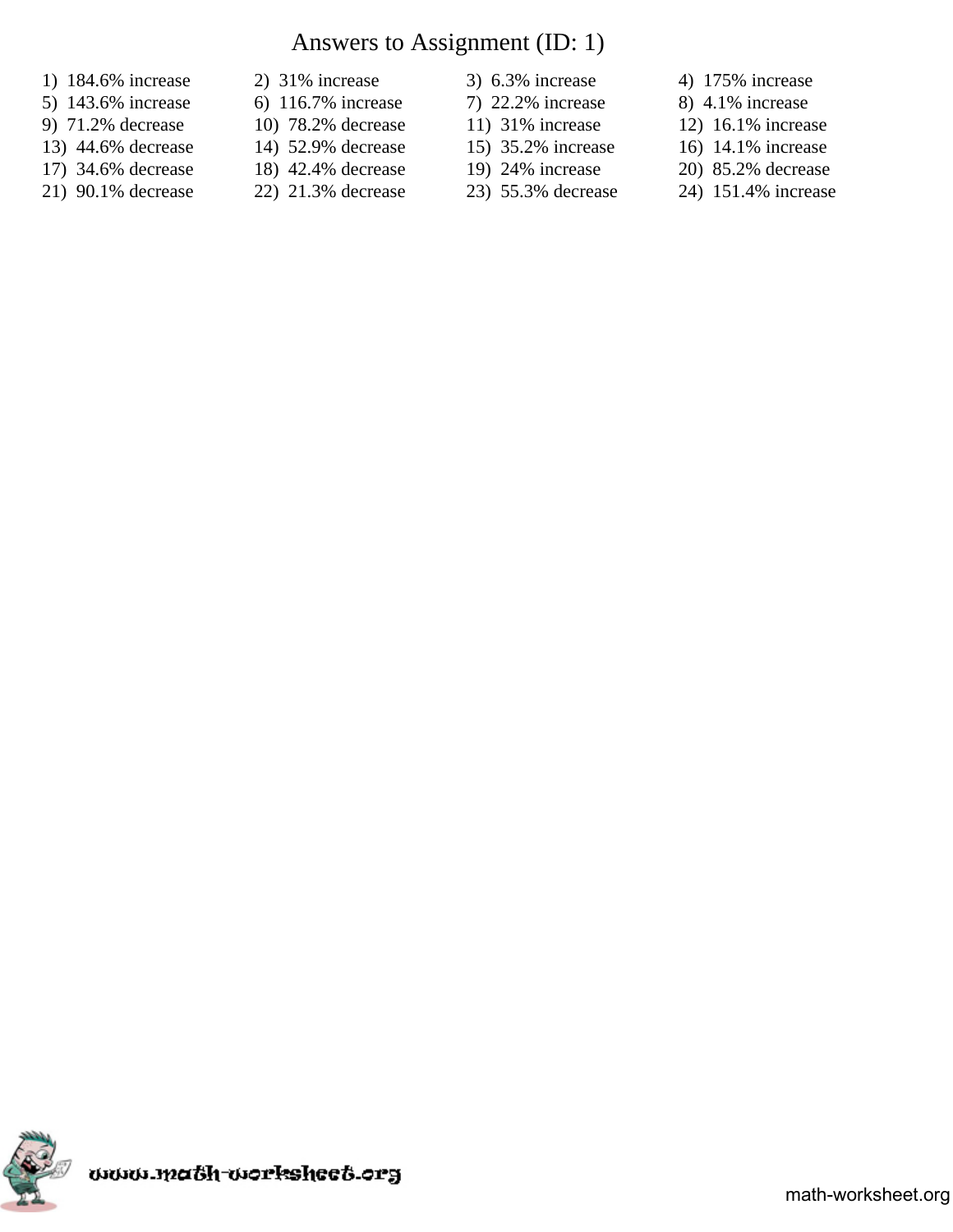|                    | Name                                                                                                       |             |
|--------------------|------------------------------------------------------------------------------------------------------------|-------------|
| Assignment         |                                                                                                            | Date Period |
|                    | Find each percent change. Round to the nearest tenth of a percent. State if it is an increase or decrease. |             |
| 1) From 83 to 5    | 2) From 98 to 18                                                                                           |             |
| 3) From 12 to 30   | 4) From 59 to 43                                                                                           |             |
| 5) From 17 to 51   | 6) From 20 to 47                                                                                           |             |
| 7) From 24 to 11   | 8) From 27 to 7                                                                                            |             |
| 9) From 30 to 71.8 | 10) From 33 to 68                                                                                          |             |
| 11) From 37 to 32  | 12) From 40 to 28                                                                                          |             |
| 13) From 43 to 92  | 14) From 47 to 88                                                                                          |             |
| 15) From 50 to 85  | 16) From 53 to 49                                                                                          |             |
| 17) From 56 to 45  | 18) From 60 to 9                                                                                           |             |
| 19) From 63 to 5   | 20) From 66 to 69                                                                                          |             |
| 21) From 69 to 66  | 22) From 73 to 30                                                                                          |             |
| 23) From 76 to 26  | 24) From 79.5 to 2                                                                                         |             |



www.ma&h-workshee&.org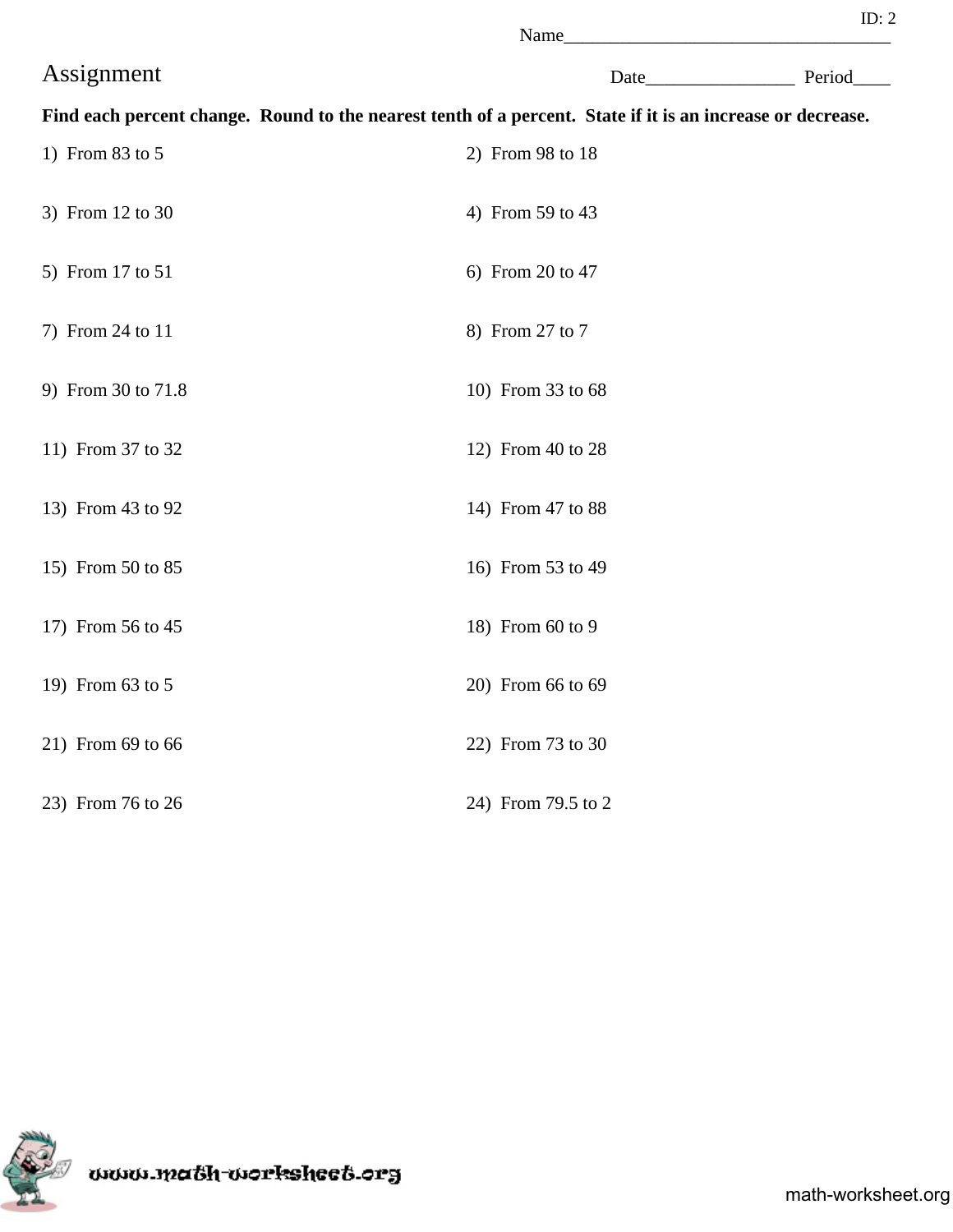# Answers to Assignment (ID: 2)

- 
- 
- 
- 13) 114% increase 14) 87.2% increase 15) 70% increase 16) 7.5% decrease
- 17) 19.6% decrease 18) 85% decrease 19) 92.1% decrease 20) 4.5% increase
- 
- 
- 
- 
- 
- 
- 
- 
- 
- 
- -
- 1) 94% decrease 2) 81.6% decrease 3) 150% increase 4) 27.1% decrease
- 5) 200% increase 6) 135% increase 7) 54.2% decrease 8) 74.1% decrease
- 9) 139.3% increase 10) 106.1% increase 11) 13.5% decrease 12) 30% decrease
	-
	-
- 21) 4.3% decrease 22) 58.9% decrease 23) 65.8% decrease 24) 97.5% decrease

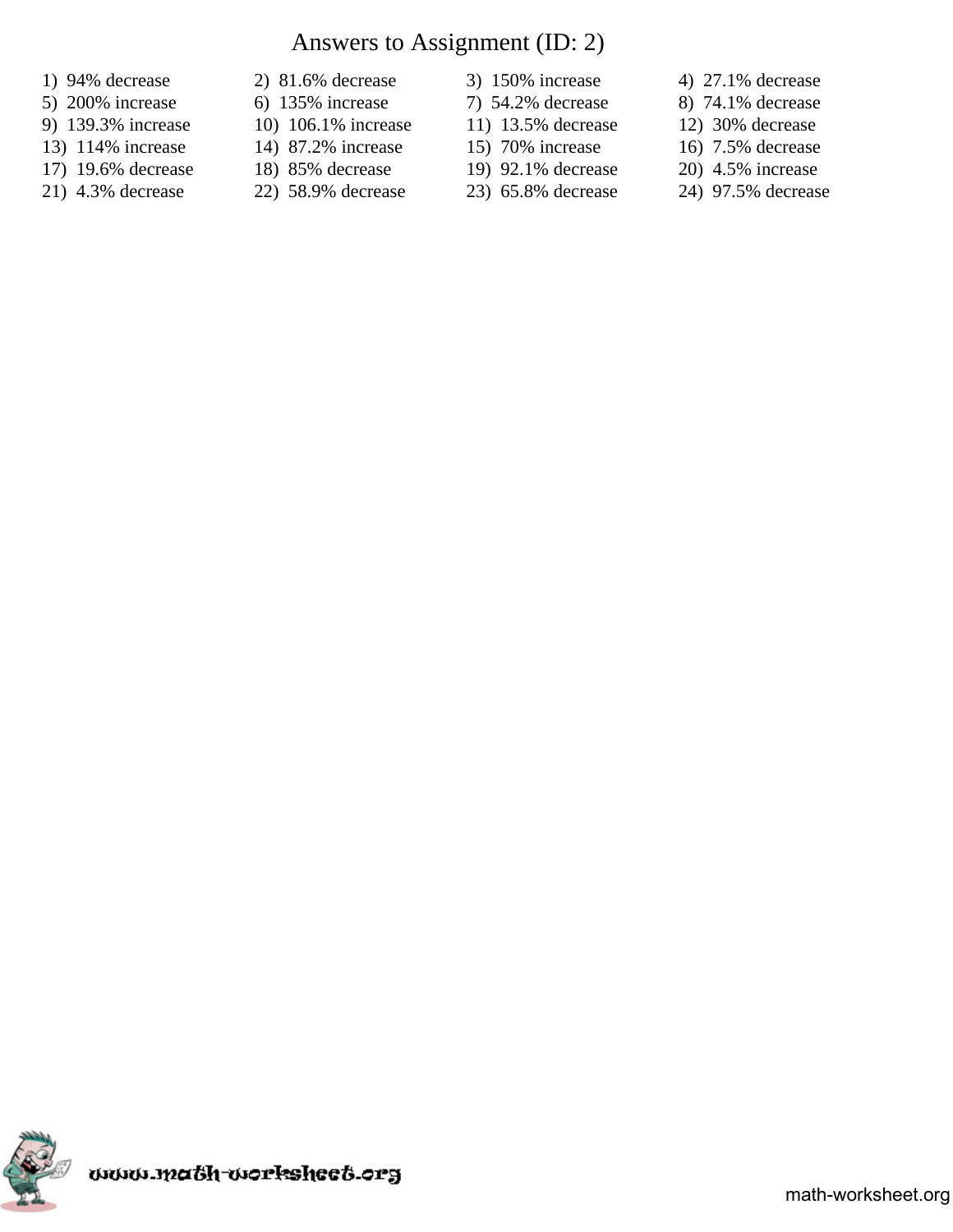|                     | Name                                                                                                       |  |
|---------------------|------------------------------------------------------------------------------------------------------------|--|
| Assignment          | Date Period                                                                                                |  |
|                     | Find each percent change. Round to the nearest tenth of a percent. State if it is an increase or decrease. |  |
| 1) From 82 to 86    | 2) From 86 to 82                                                                                           |  |
| 3) From 89 to 47    | 4) From 92 to 43                                                                                           |  |
| 5) From 96 to 7     | 6) From 99 to 3                                                                                            |  |
| 7) From 50 to 80    | 8) From 77 to 53                                                                                           |  |
| 9) From 9 to 28     | 10) From 12 to 24                                                                                          |  |
| 11) From 99 to 25   | 12) From 18 to 84                                                                                          |  |
| 13) From 22 to 80   | 14) From 25 to 44                                                                                          |  |
| 15) From 28 to 41.8 | 16) From 31 to 5                                                                                           |  |
| 17) From 35 to 1    | 18) From 38 to 65                                                                                          |  |
| 19) From 41 to 61   | 20) From 45 to 25                                                                                          |  |
| 21) From 48 to 22   | 22) From 51 to 86                                                                                          |  |
| 23) From 54 to 82.6 | 24) From 58 to 78                                                                                          |  |



uuuu.math-uorksheet.org

math-worksheet.org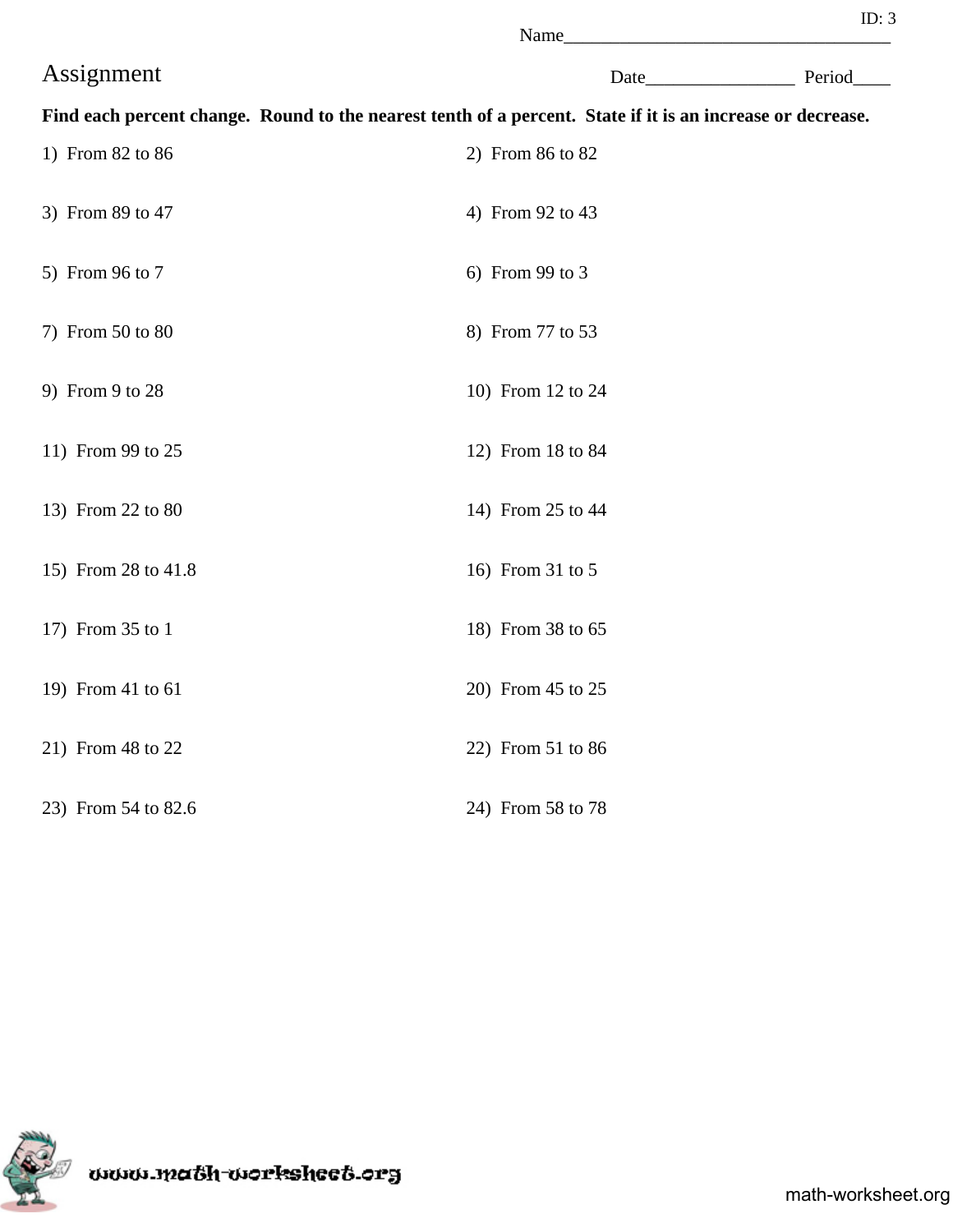### Answers to Assignment (ID: 3)

- 
- 
- 
- 13) 263.6% increase 14) 76% increase 15) 49.3% increase 16) 83.9% decrease
- 17) 97.1% decrease 18) 71.1% increase 19) 48.8% increase 20) 44.4% decrease
- 21) 54.2% decrease 22) 68.6% increase 23) 53% increase 24) 34.5% increase
- 
- 
- 
- 
- 
- 
- 
- 
- 
- -
- 1) 4.9% increase 2) 4.7% decrease 3) 47.2% decrease 4) 53.3% decrease
- 5) 92.7% decrease 6) 97% decrease 7) 60% increase 8) 31.2% decrease
- 9) 211.1% increase 10) 100% increase 11) 74.7% decrease 12) 366.7% increase
	-
	-
	-

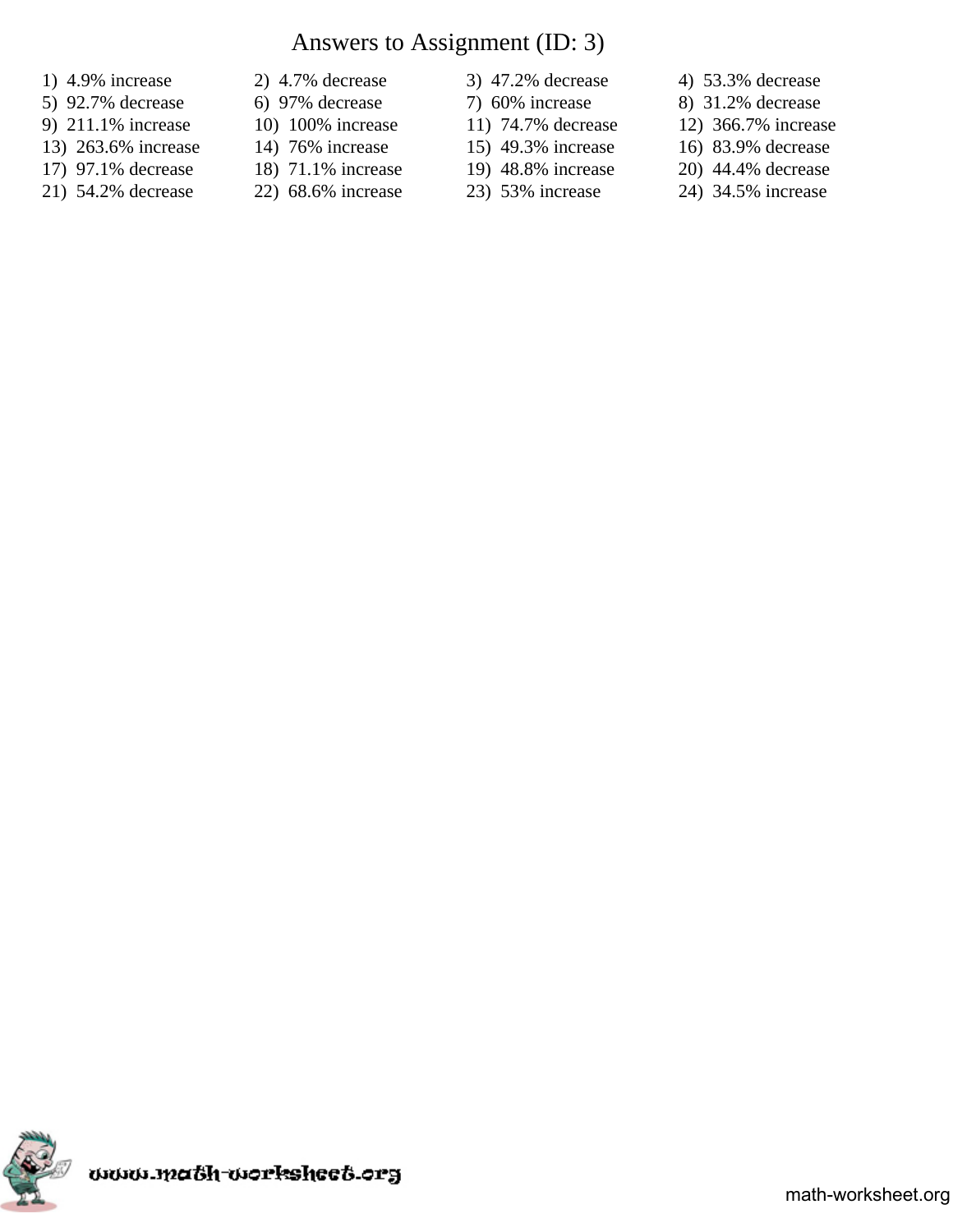|                    | Name                                                                                                       |             |
|--------------------|------------------------------------------------------------------------------------------------------------|-------------|
| Assignment         |                                                                                                            | Date Period |
|                    | Find each percent change. Round to the nearest tenth of a percent. State if it is an increase or decrease. |             |
| 1) From 61 to 42   | 2) From 64 to 39                                                                                           |             |
| 3) From 67 to 3    | 4) From 71 to 99                                                                                           |             |
| 5) From 74 to 63   | 6) From 77 to 59                                                                                           |             |
| 7) From 80 to 23.4 | 8) From 84 to 20                                                                                           |             |
| 9) From 87 to 84   | 10) From 90 to 80                                                                                          |             |
| 11) From 93 to 76  | 12) From 97 to 40                                                                                          |             |
| 13) From 100 to 36 | 14) From 3 to 1.1                                                                                          |             |
| 15) From 95 to 69  | 16) From 41 to 82                                                                                          |             |
| 17) From 87 to 57  | 18) From 16 to 21                                                                                          |             |
| 19) From 20 to 17  | 20) From 23 to 82                                                                                          |             |
| 21) From 26 to 78  | 22) From 29 to 74.8                                                                                        |             |
| 23) From 33 to 38  | 24) From 36.1 to 93                                                                                        |             |



uuu.maöh-uorksheeö.org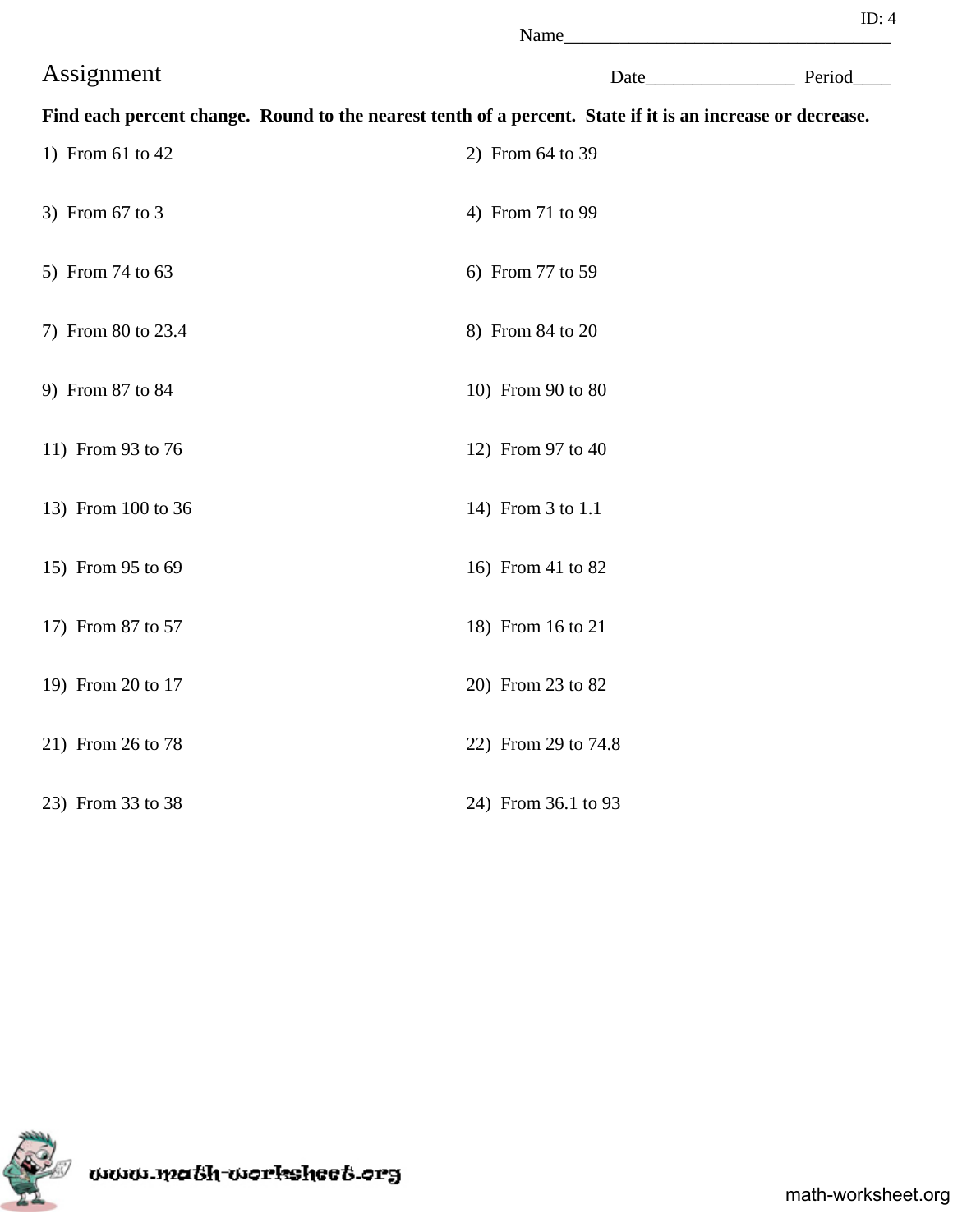# Answers to Assignment (ID: 4)

- 
- 
- 
- 13) 64% decrease 14) 63.3% decrease 15) 27.4% decrease 16) 100% increase
- -
- 1) 31.1% decrease 2) 39.1% decrease 3) 95.5% decrease 4) 39.4% increase
	- -
	-
	-
- 
- 
- 
- 
- -
- 
- 5) 14.9% decrease 6) 23.4% decrease 7) 70.8% decrease 8) 76.2% decrease
- 9) 3.4% decrease 10) 11.1% decrease 11) 18.3% decrease 12) 58.8% decrease
	-
- 17) 34.5% decrease 18) 31.3% increase 19) 15% decrease 20) 256.5% increase
- 21) 200% increase 22) 157.9% increase 23) 15.2% increase 24) 157.6% increase

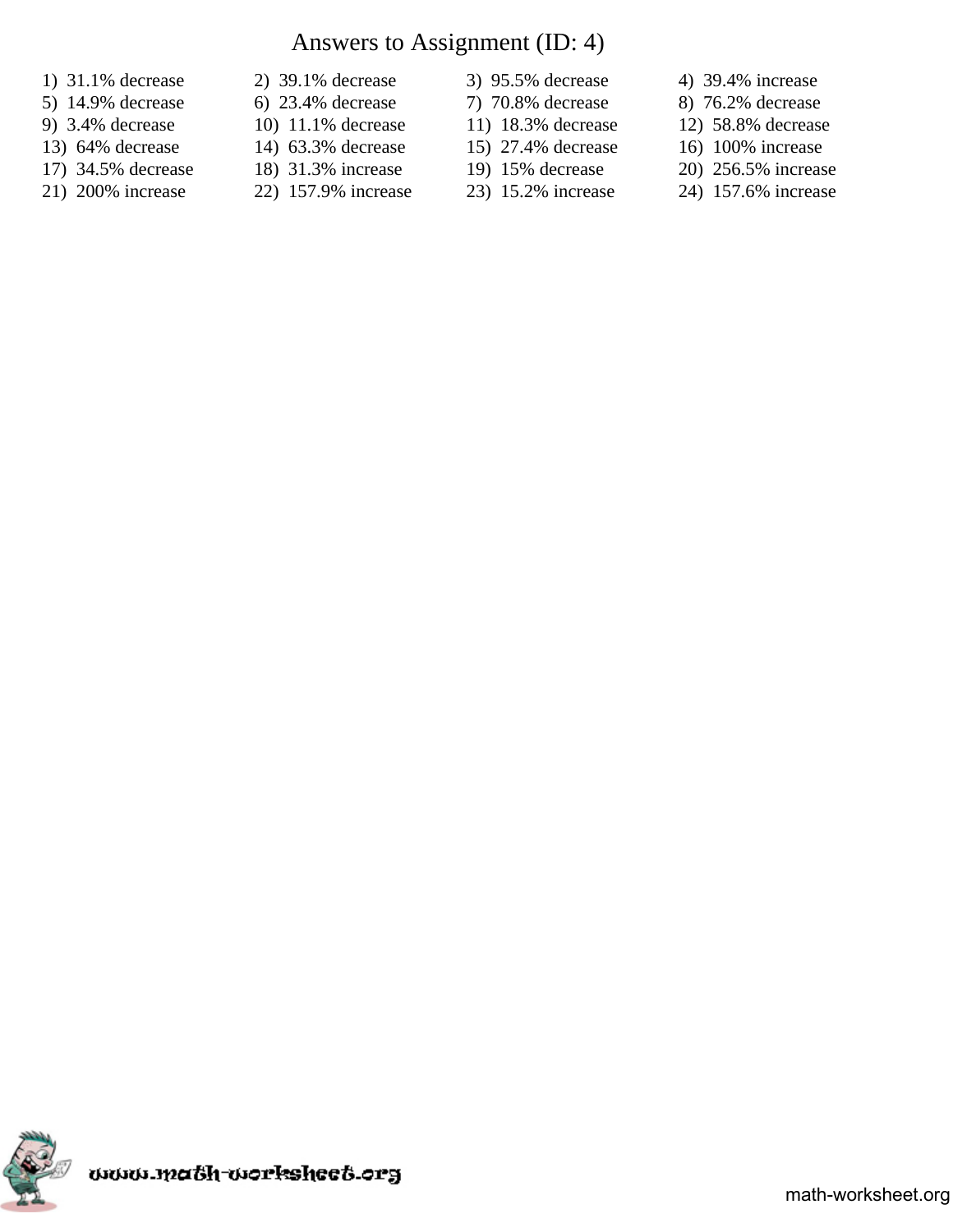| ı |  |  |
|---|--|--|

|                     | Name                                                                                                       |             |
|---------------------|------------------------------------------------------------------------------------------------------------|-------------|
| Assignment          |                                                                                                            | Date Period |
|                     | Find each percent change. Round to the nearest tenth of a percent. State if it is an increase or decrease. |             |
| 1) From 39 to 98    | 2) From 42 to 95                                                                                           |             |
| 3) From 46 to 59    | 4) From 49 to 55                                                                                           |             |
| 5) From 52 to 19    | 6) From 56 to 15.7                                                                                         |             |
| 7) From 59 to 79    | 8) From 62 to 76                                                                                           |             |
| 9) From 65 to 72    | 10) From 69 to 36                                                                                          |             |
| 11) From 72 to 32   | 12) From 75 to 96                                                                                          |             |
| 13) From 78 to 93.4 | 14) From 82 to 57                                                                                          |             |
| 15) From 85 to 53   | 16) From 88 to 17                                                                                          |             |
| 17) From 91 to 13   | 18) From 95 to 77                                                                                          |             |
| 19) From 98 to 74   | 20) From 6.6 to 25                                                                                         |             |
| 21) From 31 to 97   | 22) From 8 to 30                                                                                           |             |
| 23) From 81 to 64   | 24) From 28 to 76                                                                                          |             |



www.ma&h-workshee&.org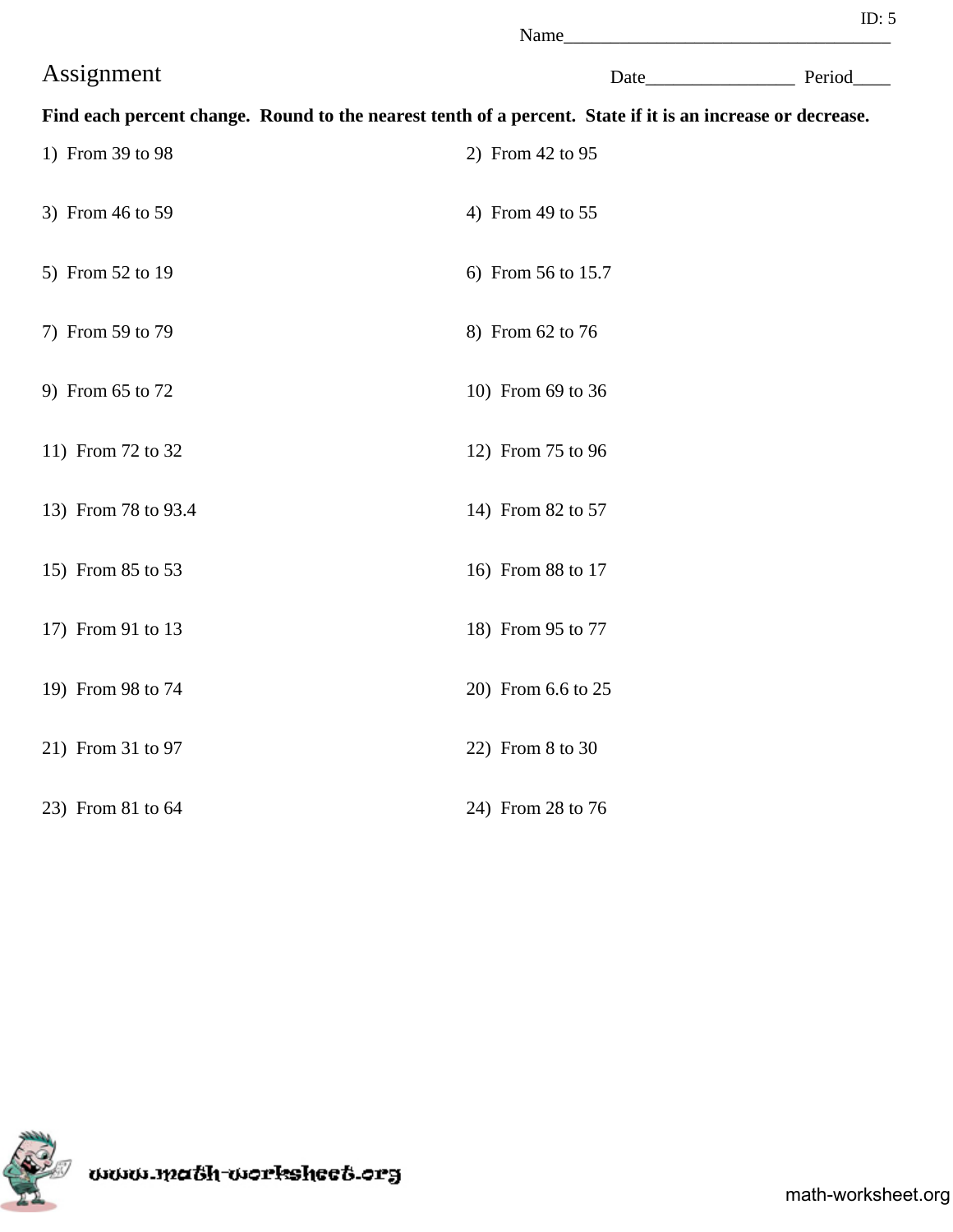# Answers to Assignment (ID: 5)

- 
- 
- 
- 
- 
- 
- 1) 151.3% increase 2) 126.2% increase 3) 28.3% increase 4) 12.2% increase
	- -
	-
	-
- 
- 
- 13) 19.7% increase 14) 30.5% decrease 15) 37.6% decrease 16) 80.7% decrease
- 17) 85.7% decrease 18) 18.9% decrease 19) 24.5% decrease 20) 278.8% increase
	-
- 
- 5) 63.5% decrease 6) 72% decrease 7) 33.9% increase 8) 22.6% increase
- 9) 10.8% increase 10) 47.8% decrease 11) 55.6% decrease 12) 28% increase
	-
	-
- 21) 212.9% increase 22) 275% increase 23) 21% decrease 24) 171.4% increase

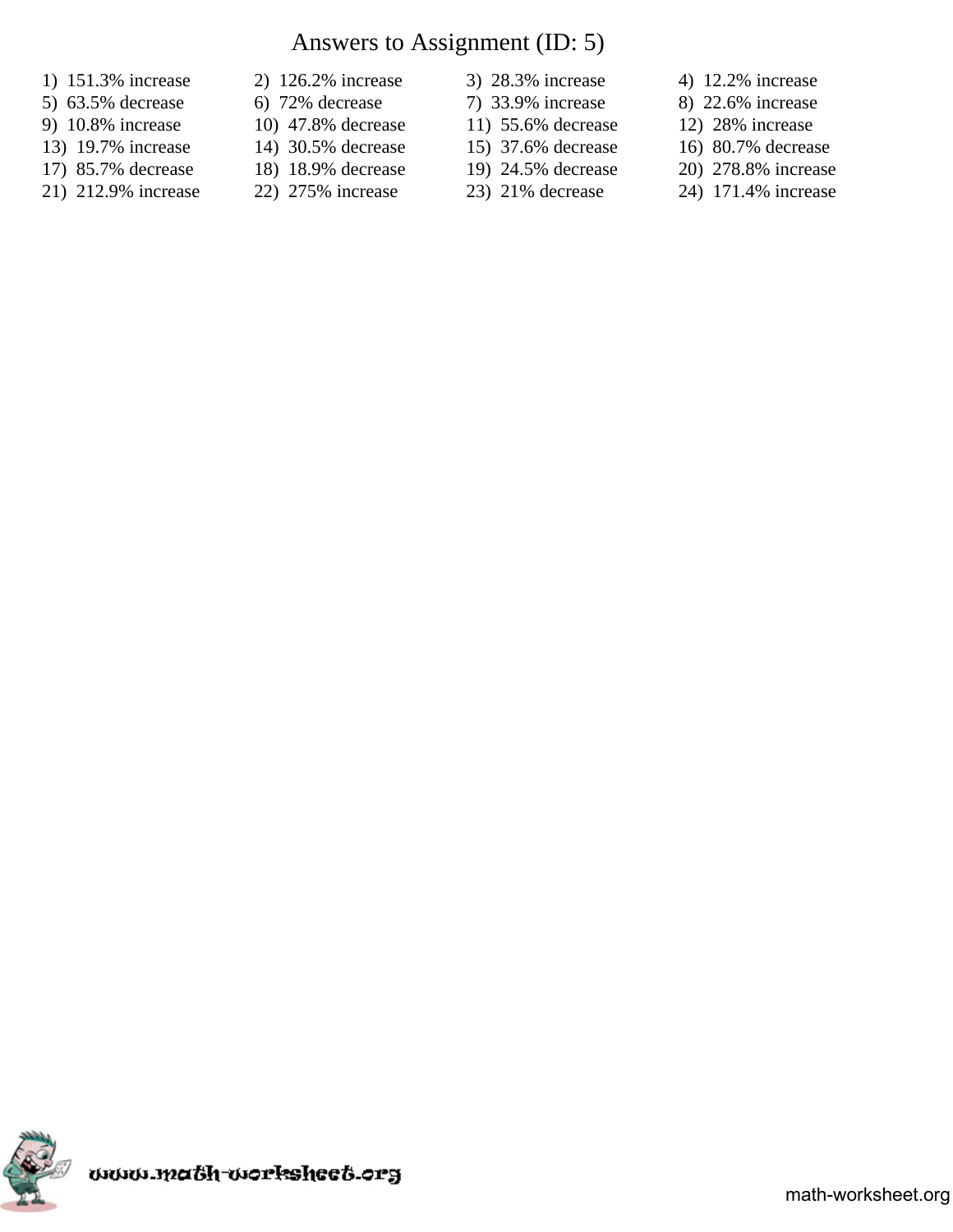| ı |  |  |
|---|--|--|

|                    | Name                                                                                                       |  |
|--------------------|------------------------------------------------------------------------------------------------------------|--|
| Assignment         | Date Period                                                                                                |  |
|                    | Find each percent change. Round to the nearest tenth of a percent. State if it is an increase or decrease. |  |
| 1) From 18.3 to 52 | 2) From 21 to 51                                                                                           |  |
| 3) From 24 to 15   | 4) From 27 to 11                                                                                           |  |
| 5) From 31 to 75.9 | 6) From 34 to 71                                                                                           |  |
| 7) From 37 to 68   | 8) From 40 to 32                                                                                           |  |
| 9) From 47.9 to 46 | 10) From 44 to 28                                                                                          |  |
| 11) From 50 to 88  | 12) From 54 to 52.6                                                                                        |  |
| 13) From 57 to 49  | 14) From 60 to 13                                                                                          |  |
| 15) From 63 to 9   | 16) From 67 to 73                                                                                          |  |
| 17) From 70 to 69  | 18) From 73 to 65                                                                                          |  |
| 19) From 76 to 30  | 20) From 80 to 26.4                                                                                        |  |
| 21) From 83 to 90  | 22) From 72 to 14                                                                                          |  |
| 23) From 89 to 50  | 24) From 93 to 47                                                                                          |  |



uuu.maöh-uorksheeö.org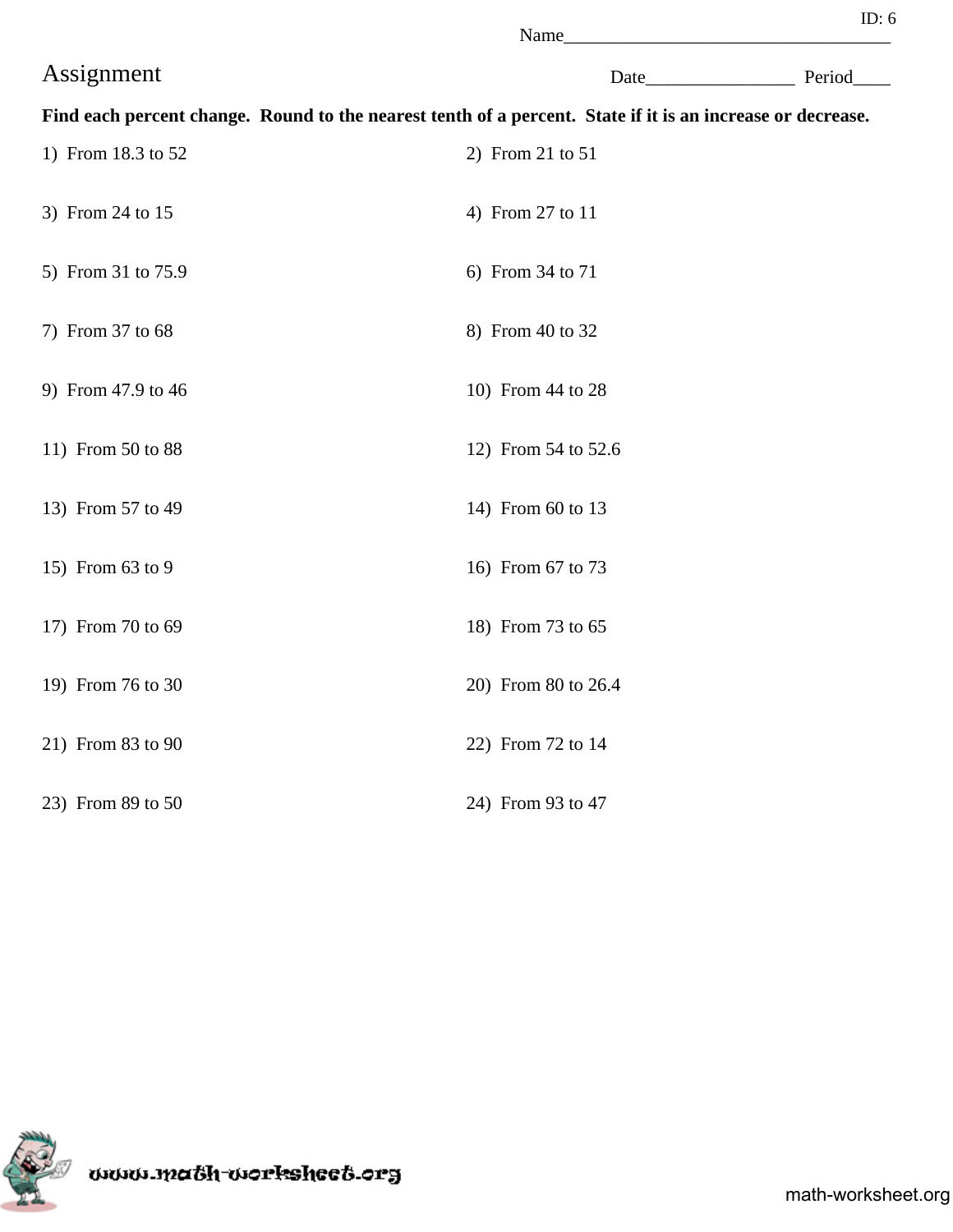# Answers to Assignment (ID: 6)

- 
- 5) 144.8% increase 6) 108.8% increase 7) 83.8% increase 8) 20% decrease
- 
- 13) 14% decrease 14) 78.3% decrease 15) 85.7% decrease 16) 9% increase
- 17) 1.4% decrease 18) 11% decrease 19) 60.5% decrease 20) 67% decrease
- 
- 1) 184.2% increase 2) 142.9% increase 3) 37.5% decrease 4) 59.3% decrease
	-
	-
	-
	-
- 
- 
- 
- 
- 
- 
- 
- 9) 4% decrease 10) 36.4% decrease 11) 76% increase 12) 2.6% decrease
	-
	-
- 21) 8.4% increase 22) 80.6% decrease 23) 43.8% decrease 24) 49.5% decrease

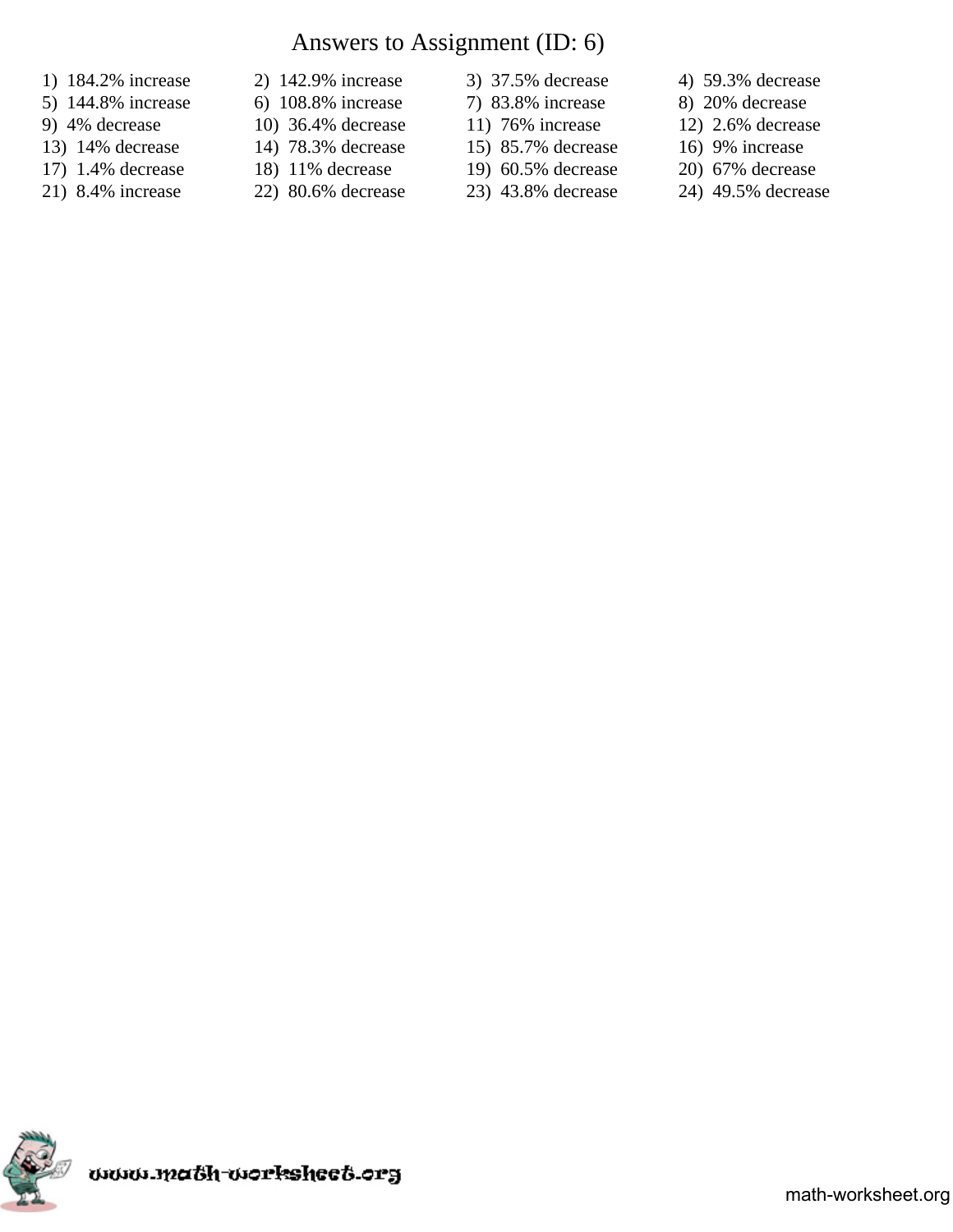|                     | Name                                                                                                       |             |
|---------------------|------------------------------------------------------------------------------------------------------------|-------------|
| Assignment          |                                                                                                            | Date Period |
|                     | Find each percent change. Round to the nearest tenth of a percent. State if it is an increase or decrease. |             |
| 1) From 96 to 11    | 2) From 99 to 7                                                                                            |             |
| 3) From 77 to 8     | 4) From 88 to 56                                                                                           |             |
| 5) From 38 to 33    | 6) From 12 to 28                                                                                           |             |
| 7) From 16 to 24    | 8) From 19 to 88                                                                                           |             |
| 9) From 22 to 84    | 10) From 25 to 48                                                                                          |             |
| 11) From 29.2 to 5  | 12) From 32 to 9                                                                                           |             |
| 13) From 38 to 69   | 14) From 35 to 5                                                                                           |             |
| 15) From 42 to 65   | 16) From 45 to 61                                                                                          |             |
| 17) From 48 to 25   | 18) From 51.1 to 8                                                                                         |             |
| 19) From 55 to 86.7 | 20) From 58 to 82                                                                                          |             |
| 21) From 61 to 46   | 22) From 65 to 42                                                                                          |             |
| 23) From 68 to 6    | 24) From 71 to 3                                                                                           |             |

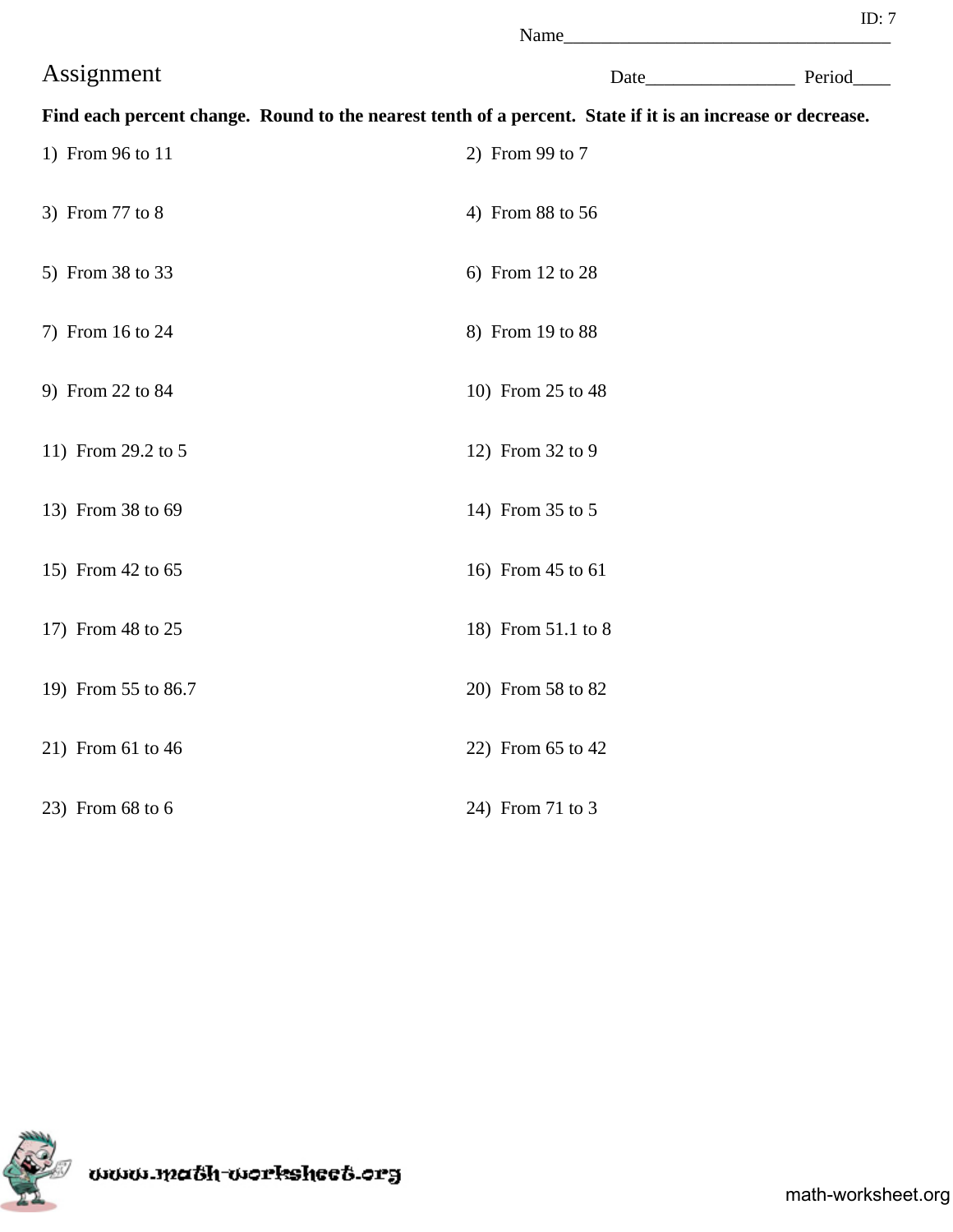# Answers to Assignment (ID: 7)

- 
- 
- 
- 13) 81.6% increase 14) 85.7% decrease 15) 54.8% increase 16) 35.6% increase
- 17) 47.9% decrease 18) 84.3% decrease 19) 57.6% increase 20) 41.4% increase
- 21) 24.6% decrease 22) 35.4% decrease 23) 91.2% decrease 24) 95.8% decrease
- 1) 88.5% decrease 2) 92.9% decrease 3) 89.6% decrease 4) 36.4% decrease
	- -
		- -
		-
- 
- 5) 13.2% decrease 6) 133.3% increase 7) 50% increase 8) 363.2% increase
- 9) 281.8% increase 10) 92% increase 11) 82.9% decrease 12) 71.9% decrease
	-
	-
	-

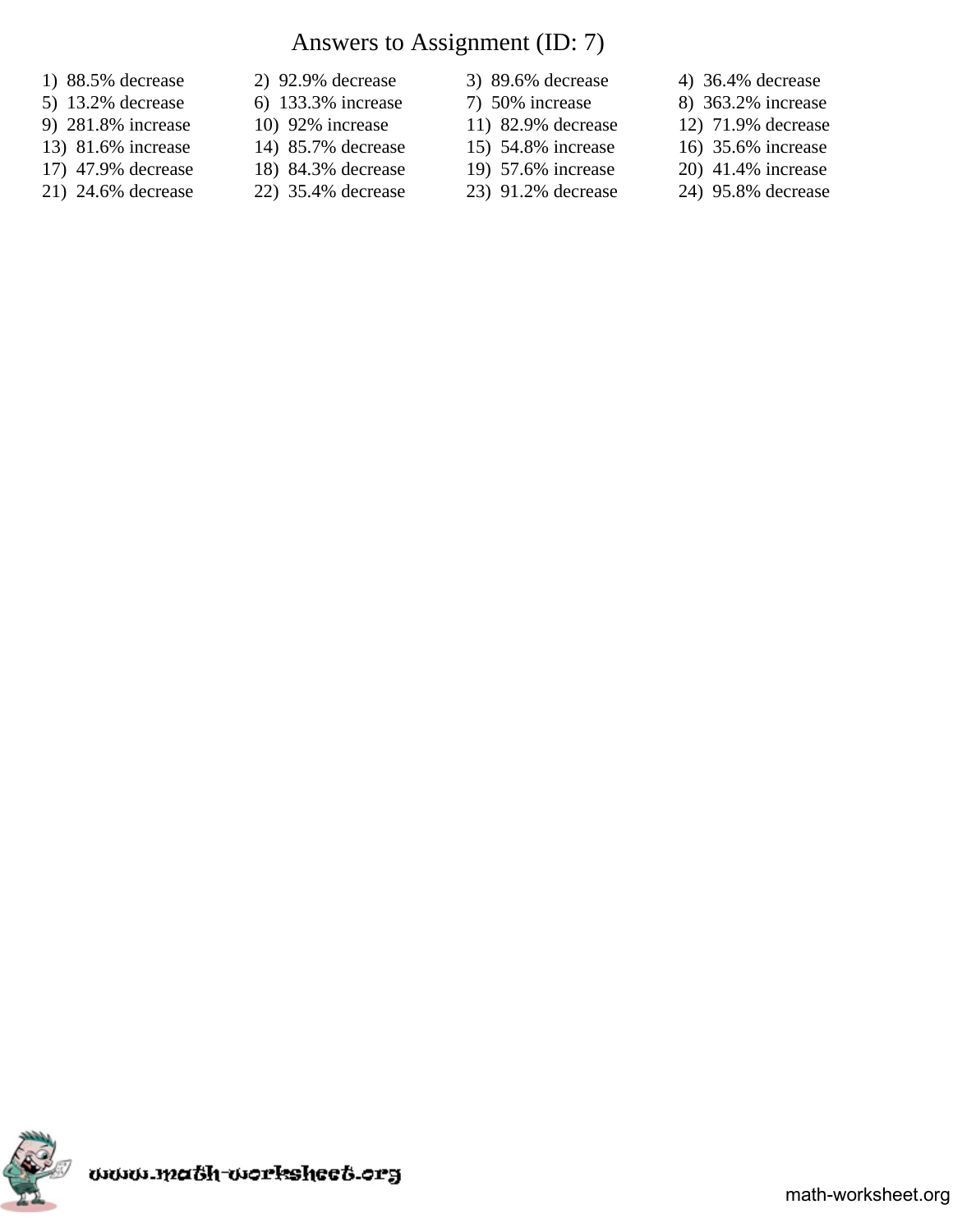| ↖<br>N | ame |  |
|--------|-----|--|

|                    | Name                                                                                                       |             |
|--------------------|------------------------------------------------------------------------------------------------------------|-------------|
| Assignment         |                                                                                                            | Date Period |
|                    | Find each percent change. Round to the nearest tenth of a percent. State if it is an increase or decrease. |             |
| 1) From 74 to 67   | 2) From 78 to 63                                                                                           |             |
| 3) From 81 to 59.5 | 4) From 84 to 23                                                                                           |             |
| 5) From 87 to 19   | 6) From 91 to 84                                                                                           |             |
| 7) From 94 to 80   | 8) From 97 to 44                                                                                           |             |
| 9) From 100 to 40  | 10) From 4 to 4.2                                                                                          |             |
| 11) From $7$ to 1  | 12) From 10 to 15                                                                                          |             |
| 13) From 14 to 61  | 14) From 17 to 57                                                                                          |             |
| 15) From 20 to 21  | 16) From 23 to 17                                                                                          |             |
| 17) From 27 to 82  | 18) From 30 to 78.9                                                                                        |             |
| 19) From 33 to 42  | 20) From 36 to 38                                                                                          |             |
| 21) From 40 to 2   | 22) From 43 to 98                                                                                          |             |
| 23) From 46 to 63  | 24) From 49 to 59                                                                                          |             |



www.ma&h-workshee&.org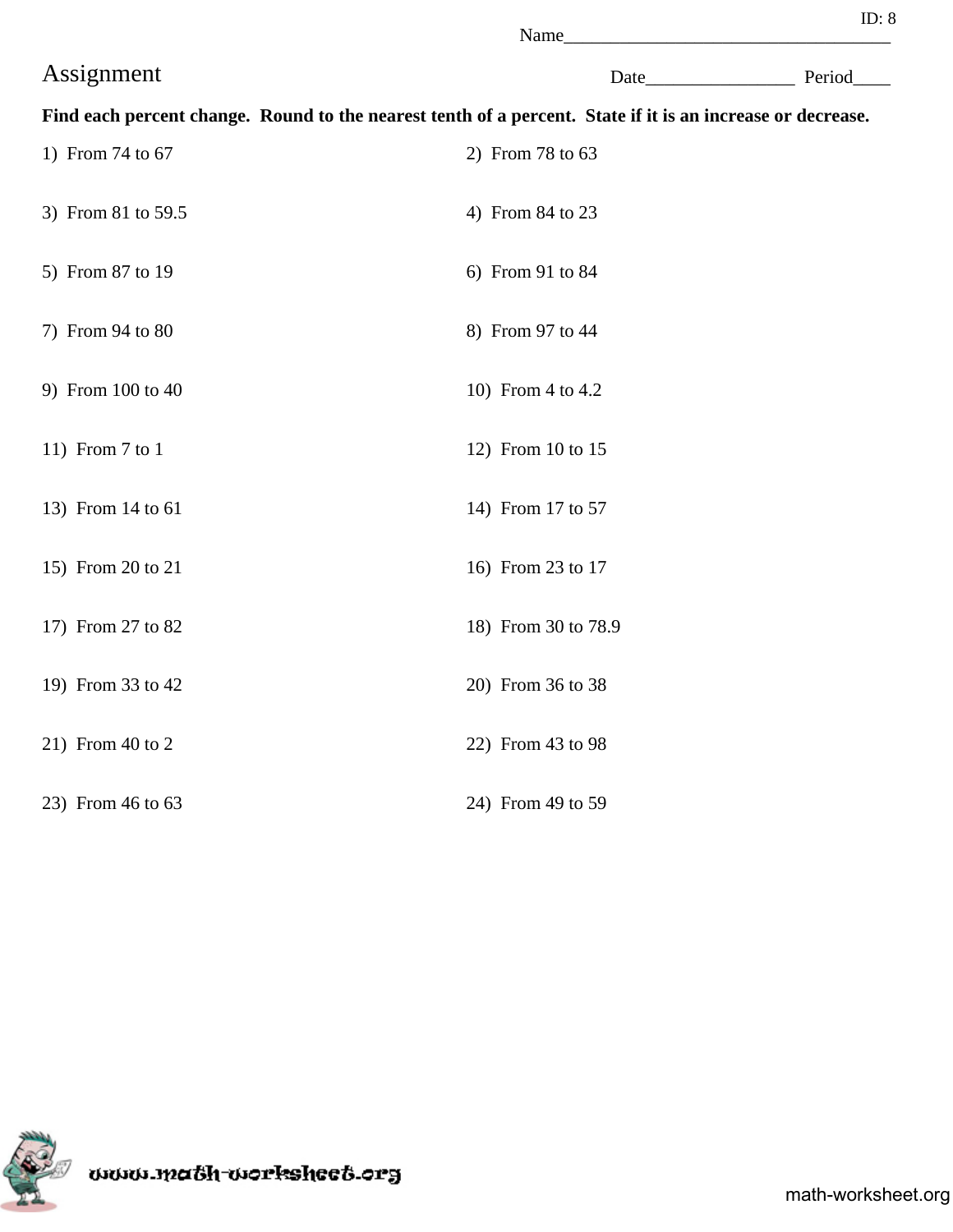# Answers to Assignment (ID: 8)

- 
- 5) 78.2% decrease 6) 7.7% decrease 7) 14.9% decrease 8) 54.6% decrease
- 
- 13) 335.7% increase 14) 235.3% increase 15) 5% increase 16) 26.1% decrease
- 
- 
- 1) 9.5% decrease 2) 19.2% decrease 3) 26.5% decrease 4) 72.6% decrease
	-
	-
	-
	-
	-
- 
- 
- 
- 
- 
- 
- 
- 
- 9) 60% decrease 10) 5% increase 11) 85.7% decrease 12) 50% increase
	-
- 17) 203.7% increase 18) 163% increase 19) 27.3% increase 20) 5.6% increase
- 21) 95% decrease 22) 127.9% increase 23) 37% increase 24) 20.4% increase

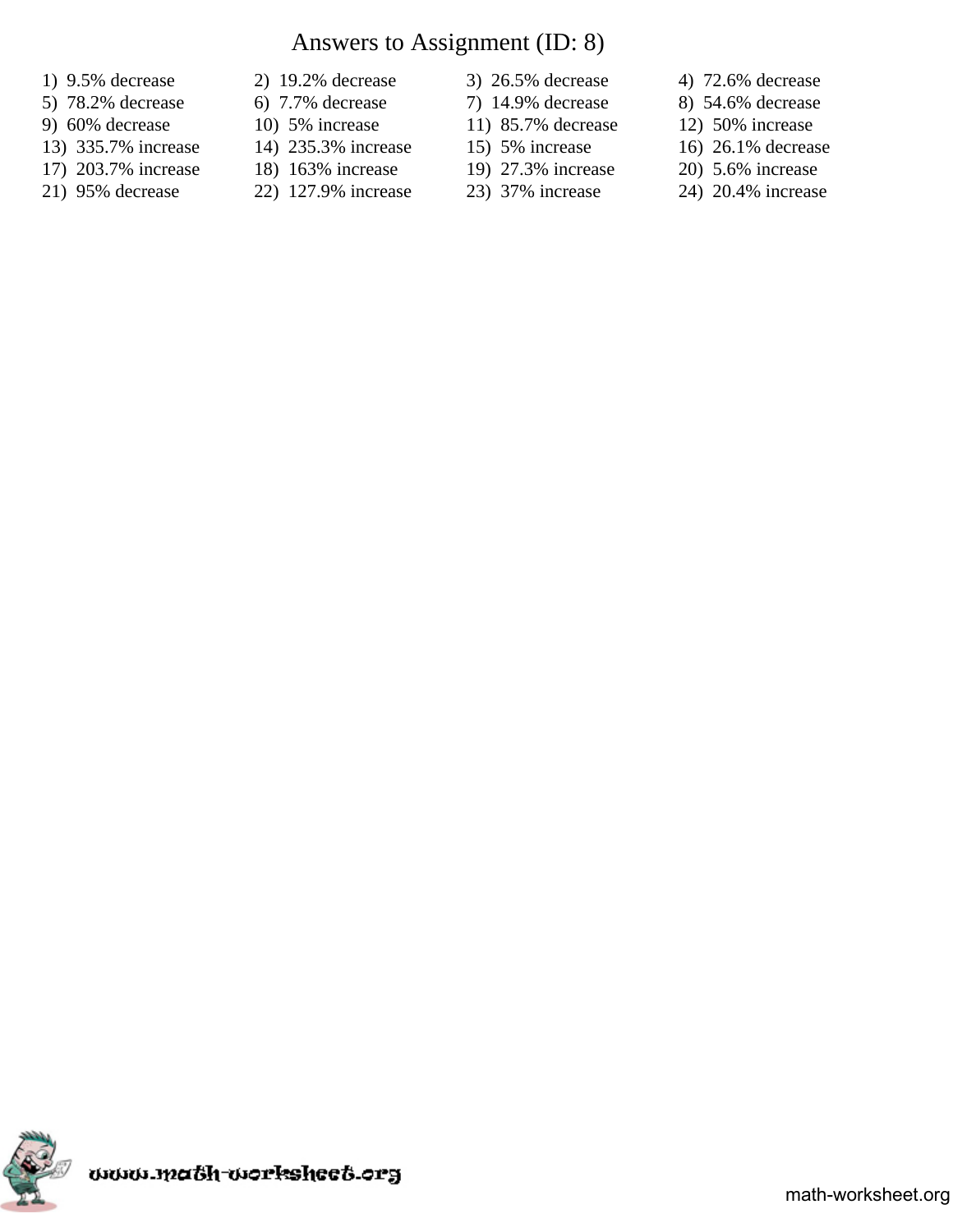| I<br>ſ<br>۰. |  |  |
|--------------|--|--|

|                                                                                                            | Name                 |  |
|------------------------------------------------------------------------------------------------------------|----------------------|--|
| Assignment                                                                                                 | Date Period          |  |
| Find each percent change. Round to the nearest tenth of a percent. State if it is an increase or decrease. |                      |  |
| 1) From 56 to 19.7                                                                                         | 2) From 59 to 15     |  |
| 3) From 53 to 55                                                                                           | 4) From 63.8 to 61.5 |  |
| 5) From 66 to 76                                                                                           | 6) From 69 to 40     |  |
| 7) From 72 to 36                                                                                           | 8) From 76 to 100    |  |
| 9) From 79 to 96.4                                                                                         | 10) From 82 to 60    |  |
| 11) From 85.7 to 64                                                                                        | 12) From 89 to 21    |  |
| 13) From 92 to 17                                                                                          | 14) From 95 to 13    |  |
| 15) From 98 to 77                                                                                          | 16) From 74 to 28    |  |
| 17) From 42 to 32                                                                                          | 18) From 8 to 34     |  |
| 19) From 50 to 97                                                                                          | 20) From 97 to 10    |  |
| 21) From 18 to 58                                                                                          | 22) From 21 to 55    |  |
| 23) From 25 to 19                                                                                          | 24) From 28 to 15    |  |

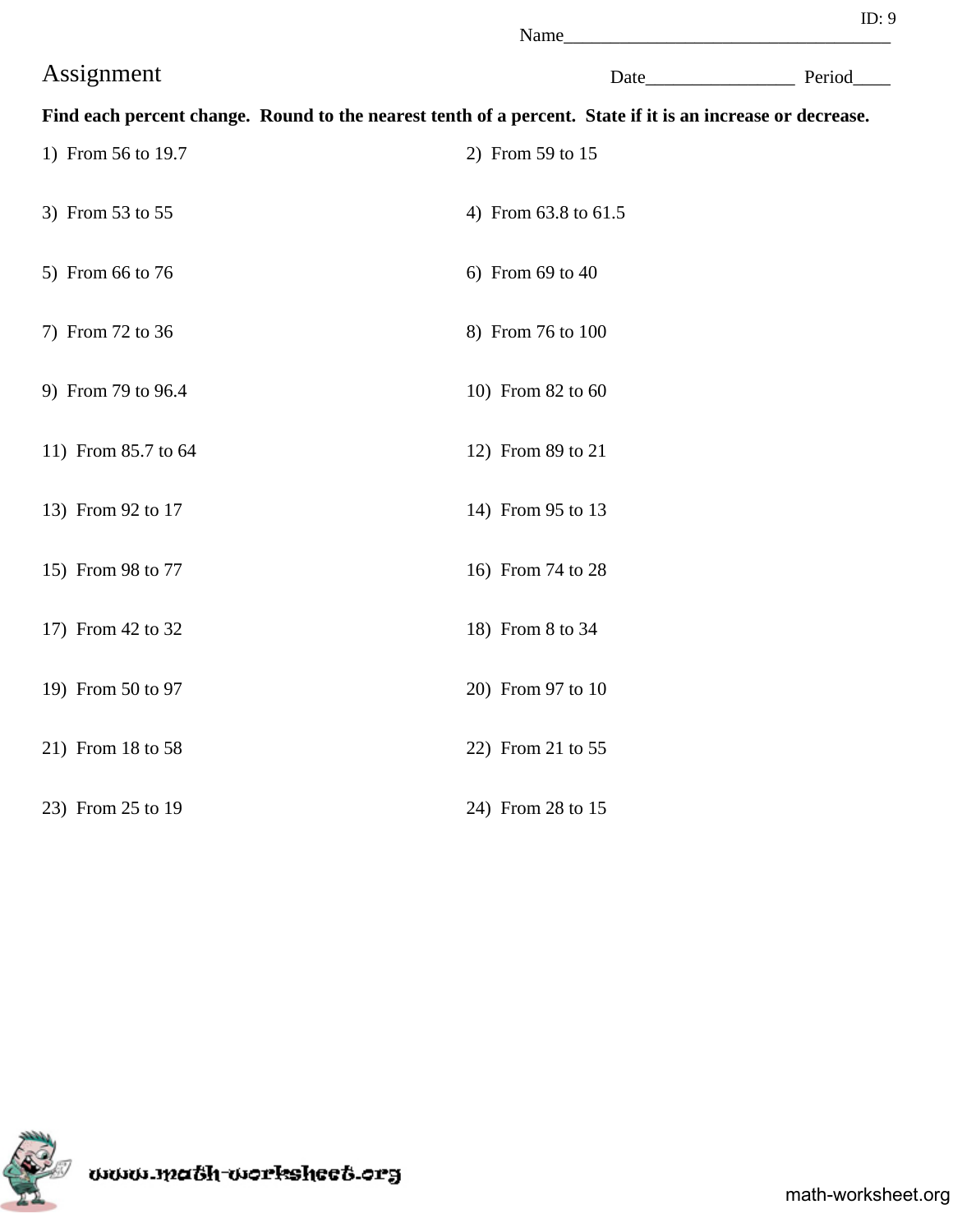# Answers to Assignment (ID: 9)

- 
- 
- 
- 13) 81.5% decrease 14) 86.3% decrease 15) 21.4% decrease 16) 62.2% decrease
- 17) 23.8% decrease 18) 325% increase 19) 94% increase 20) 89.7% decrease
- 21) 222.2% increase 22) 161.9% increase 23) 24% decrease 24) 46.4% decrease
- 1) 64.8% decrease 2) 74.6% decrease 3) 3.8% increase 4) 3.6% decrease
	- -
	-
	-
	-
- 
- 
- 
- 
- -
- 
- 5) 15.2% increase 6) 42% decrease 7) 50% decrease 8) 31.6% increase
- 9) 22% increase 10) 26.8% decrease 11) 25.3% decrease 12) 76.4% decrease
	-
	-
	-

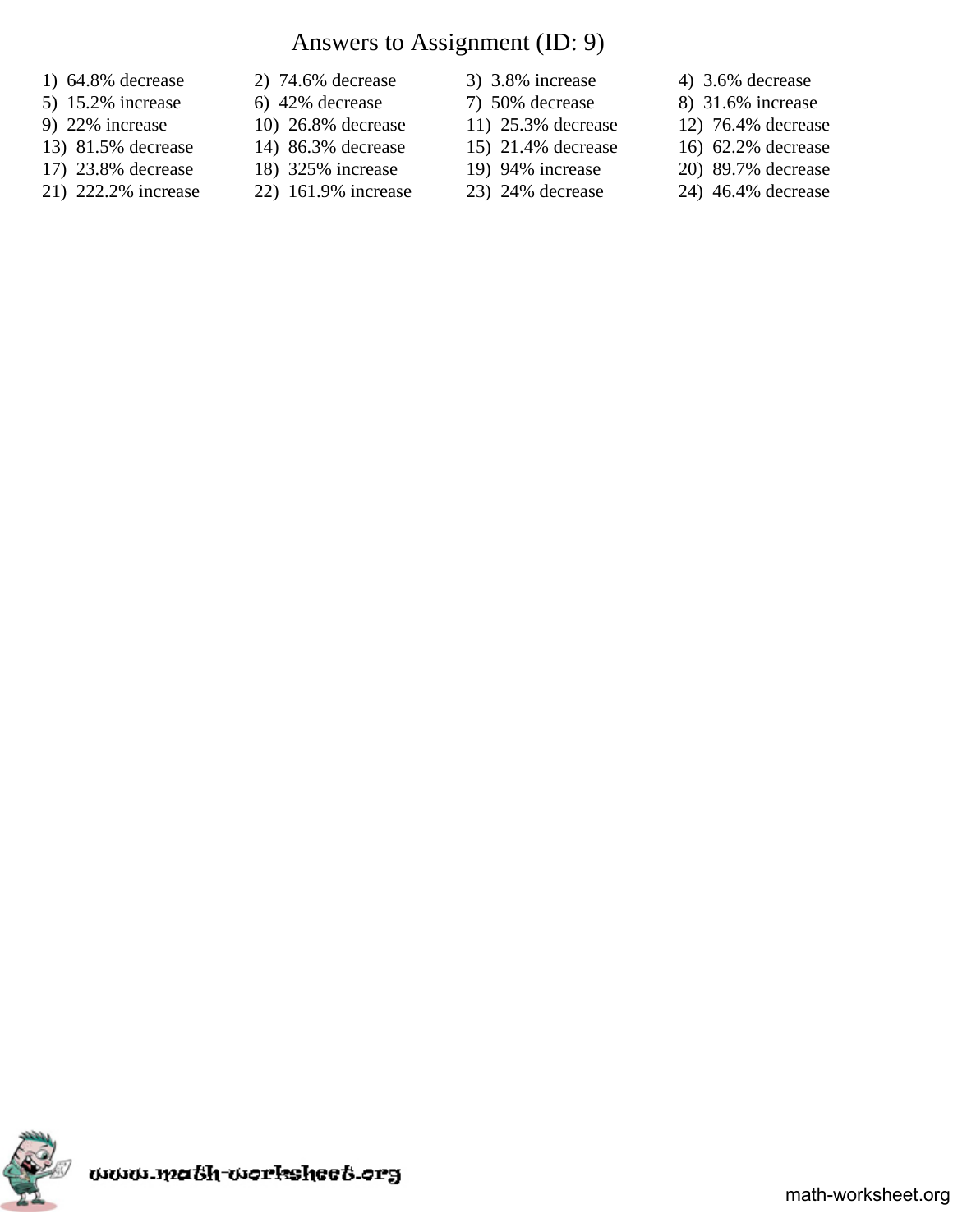| - |  |
|---|--|
|---|--|

|                     | Name                                                                                                       |             |
|---------------------|------------------------------------------------------------------------------------------------------------|-------------|
| Assignment          |                                                                                                            | Date Period |
|                     | Find each percent change. Round to the nearest tenth of a percent. State if it is an increase or decrease. |             |
| 1) From 31 to 11.1  | 2) From 34 to 75                                                                                           |             |
| 3) From 38 to 71    | 4) From 41 to 36                                                                                           |             |
| 5) From 44 to 32    | 6) From 47 to 96                                                                                           |             |
| 7) From 51 to 92    | 8) From 54 to 56                                                                                           |             |
| 9) From 57 to 52    | 10) From 60 to 17                                                                                          |             |
| 11) From 64 to 13   | 12) From 67.9 to 55                                                                                        |             |
| 13) From 70 to 73   | 14) From 74 to 69                                                                                          |             |
| 15) From 80 to 30.5 | 16) From 83 to 94                                                                                          |             |
| 17) From 77 to 33   | 18) From 87 to 90                                                                                          |             |
| 19) From 90.6 to 58 | 20) From 93 to 50                                                                                          |             |
| 21) From 96 to 14   | 22) From 100 to 11                                                                                         |             |
| 23) From 3 to 7     | 24) From 61 to 22                                                                                          |             |



www.math-worksheet.org